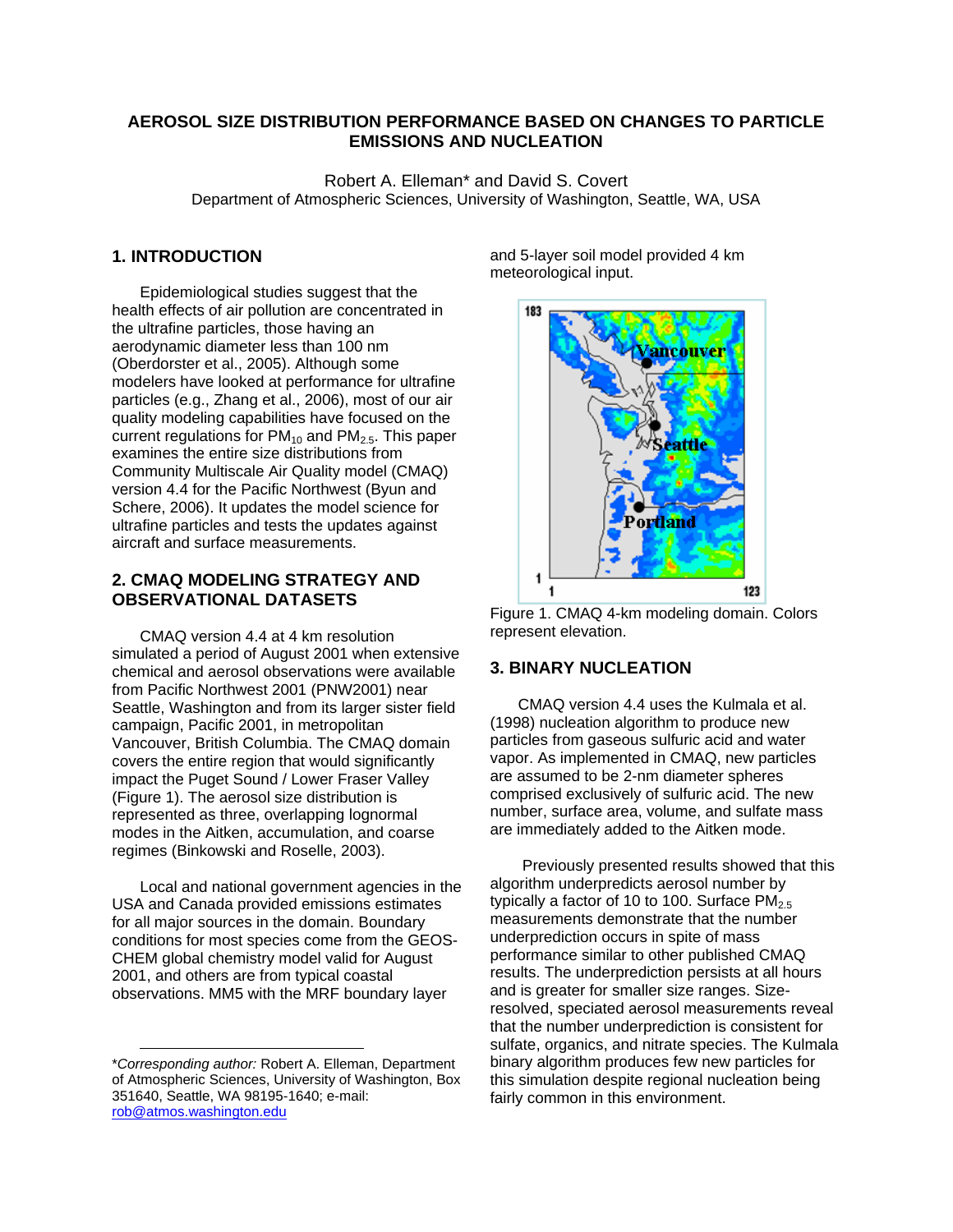The binary nucleation algorithm does not represent the current understanding of particle nucleation. Measured gas-phase sulfuric acid concentrations are not high enough to produce the observed nucleation rates (Kulmala et al., 2000). Although possible additions to the theory are ioninduced nucleation, iodine, and aromatic acids, ammonia is the most widely recognized addition to the nucleation process (Korhonen et al., 1999).

## **4. TERNARY NUCLEATION**

Ternary  $NH_3-H_2SO_4-H_2O$  nucleation was implemented into CMAQ to improve the model science and in hope of improving CMAQ model performance for ultrafine particles. The ternary Napari et al. (2002) parameterization was substituted for the binary Kulmala algorithm. All other aspects of the implementation, such as the size of nucleated particles and their introduction to the Aitken mode, remained the same.

The addition of ammonia to the nucleation process dramatically increased the number of predicted particles. Ternary nucleation produced daytime urban number concentrations in the millions cm<sup>-3</sup>. This compares to observed concentrations of  $5000-25,000$  cm<sup>-3</sup> and represents an overprediction by 2-4 orders of magnitude. However, the instruments had lower limits of detection between 6 and 9 nm, and most of the particles in CMAQ were below these detection limits. When the number of CMAQ particles is restricted to observable size ranges, the model still overpredicts the number concentrations but instead by 1-2 orders of magnitude.

Whereas the error for the binary nucleation case was uniform in space and time, the errors for ternary nucleation vary more from day to day and from urban to rural regions. The most concerning part of the results is that adding a large number of new particles directly to the Aitken mode has eliminated the Aitken mode and replaced it with a nucleation mode. CMAQ's three-mode structure and existing aerosol processes are not designed to accommodate the addition of an extra mode below 10 nm.

#### **5. NUCLEATION MODE PROCESSING**

To properly model the ultrafine particles, it is necessary to incorporate the nucleation mode (particles with diameters <10nm) separately from the Aitken mode. Given that these tiny particles tend not to form a lognormal mode and are rapidly processed, one solution is to represent them with a moving sectional model. Although the most accurate method, its downside is that it adds significant computational time. Another solution that retains the goal of an efficient air quality model is to parameterize the nucleation mode process within the existing Aitken, accumulation, and coarse mode paradigm.

Kerminen and Kulmala (2002) provide a parameterization for determining the fraction of critical clusters that reach observable sizes or the Aitken mode. The most important processes governing nucleation mode particles are growth by condensation to the Aitken mode and loss by coagulation to the accumulation mode. The new particles are highly subject to coagulation and must grow quickly if they are to survive to point of being observed. This competition between coagulation and growth rate is parameterized by:

$$
\eta = \frac{\gamma * CS}{GR} \tag{1}
$$

where  $\gamma$  is a constant of proportionality, CS is the pre-existing condensation sink, and GR is the nucleation mode particle growth rate. The gaseous condensation sink is used for condensation because the two processes are conceptually very similar for particles <10 nm. In reality, it is likely various condensable organics play a large role in growing nucleation mode particles (Kerminen et al., 2004). However, the identity and saturation vapor pressure of these species have yet to be identified. In their absence and using the fact that 10-20 nm particles may still be dominated by sulfate condensation in urban areas (McMurry and Eisele, 2006), the sulfate growth rate is used. For a typical η value in urban areas, less than 1 in 1000 nucleated particles survives to be observed and included in the Aitken mode.

Figure 2 shows the observable number concentration performance of four nucleation options during one flight of PNW2001. Binary nucleation and no nucleation ("None") produce nearly identical performance. Substituting ternary nucleation of 2 nm particles for binary nucleation dramatically increases the number of particles when the aircraft is in urban areas. Addition of nucleation mode processing to ternary nucleation reduces the number of particles to within one order of magnitude of observed for this flight. For other flights and for ground data, most of the particles from ternary nucleation quickly coagulate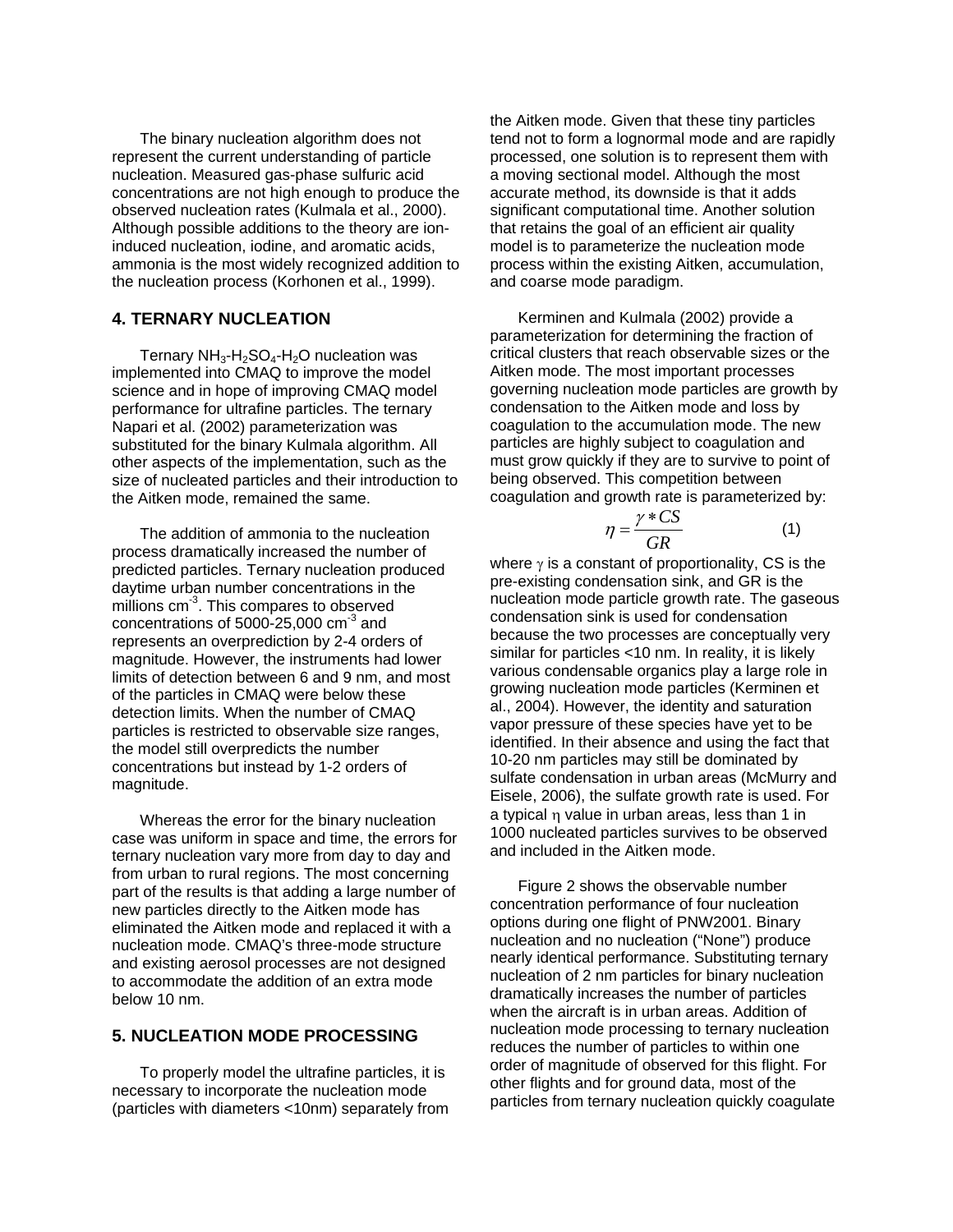to the accumulation mode and do not survive to be distinct Aitken mode particles. Overall, the size distributions best represent the observed Aitken and accumulation mode when both ternary nucleation and nucleation mode processing are used (Figure 3).



Figure 2. Particle number concentrations as a function of time for the afternoon of 26 August. The top panel shows the concentrations as observed by aircraft (green) and modeled by CMAQ (binary and no nucleation = indistinguishable dark blue and black lines; ternary  $=$  red; and ternary with nanomode processing  $=$ cyan). The bottom panel shows the modeled concentrations divided by the observed.



Figure 3. Average daytime and nighttime size distributions as observed at Langley 26-29 August, 2001 (green), as modeled by CMAQ (base version

 $4.4 =$  black; ternary = red; and both ternary nucleation and nanomode processing = cyan).

#### **6. EMISSION SIZE DISTRIBUTION**

The size distribution of emitted particles in CMAQ must be appropriate for the grid resolution used. A model emission process is by definition combustion at the source and everything that happens to the by-products before they reach the smallest scale resolved in the model. This includes particle coagulation, nucleation, dilution with ambient air, and mixing with other nearby sources. For large point sources the subgrid scale processes are accomplished with the plume-ingrid model within CMAQ, although there are still issues of what distribution to use for the stack emissions. Plume-in-grid is not realistic for the thousands of small mobile, area, and point sources within an urban region.

It is possible to parameterize the subgrid scale processes as part of emissions by using measured aerosol size distributions which represent the mesoscale grid. For this project, 40 published datasets that represent urban sources 5-15 km in scale were merged to determine a new emissions size distribution. The major change from CMAQ version 4.4 is to apportion a larger fraction of the emitted  $PM<sub>2.5</sub>$  mass into the Aitken mode. CMAQ's standard distributions are from observations with older instruments that were not able to capture the entire Aitken mode and from observations that represent a regional scale. A focus on newer observations and on observations that represent the model emissions scale increases the importance of the Aitken mode. As a best guess estimate, 10% of the emitted mass is apportioned to the Aitken mode. This increases the number of emitted particles by a factor of 4. To constrain the effect of the emission size distribution, an upper bound of 20% was used, which increases the number of emitted particles by a factor of 14.

When the best quess and upper bound emissions size distributions are used in CMAQ, the resulting particle concentrations increase by a factor 2.4 and 6.4 respectively. In other words, 50- 60% of the increase in emitted particles is preserved in the final modeled number concentrations. The increase is spatially and temporally uniform within the urban areas. With number underpredictions from CMAQ v4.4 by a factor of 10-100, an increase in the number of particles by at most a factor of 6 does not solve